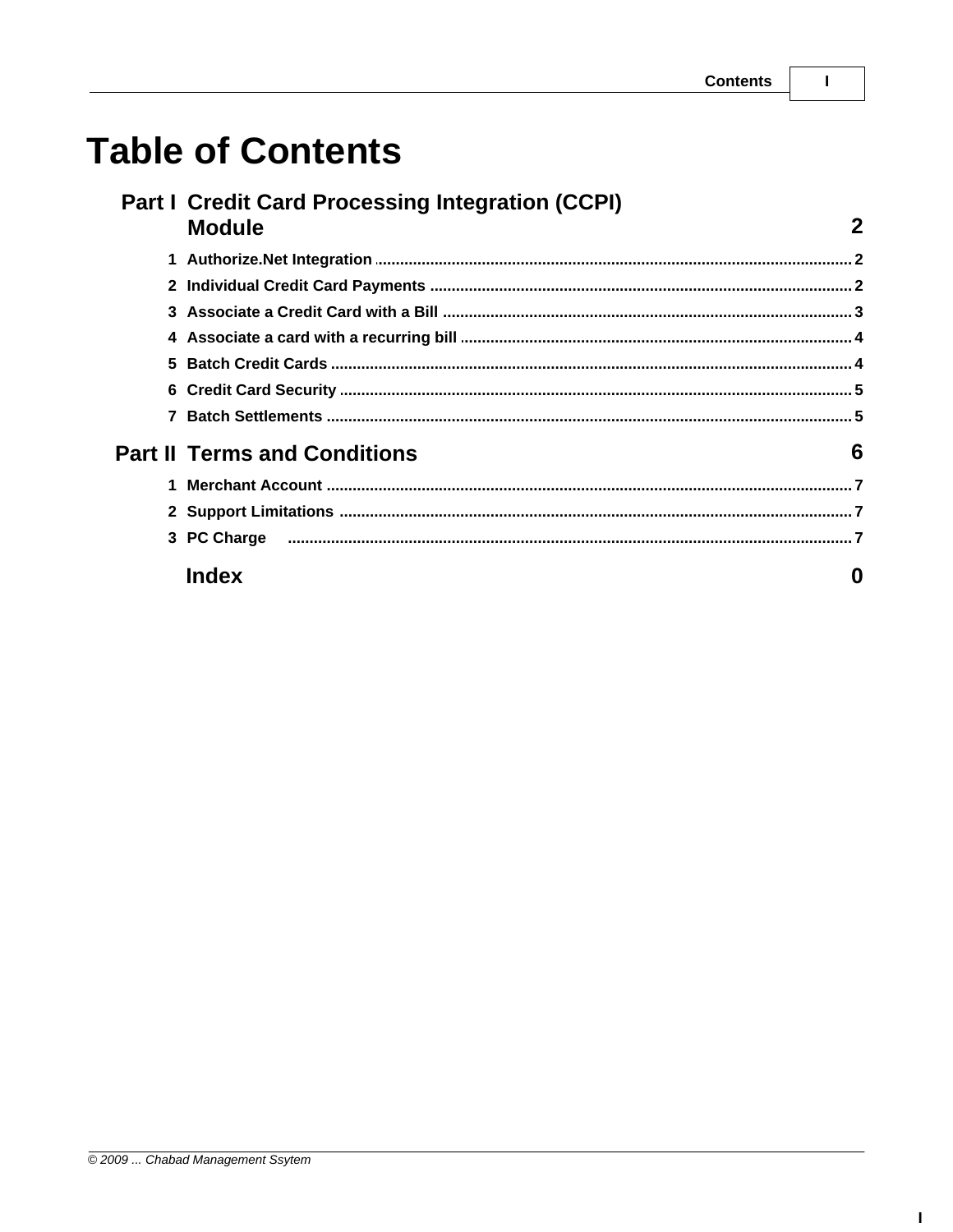# <span id="page-1-0"></span>**1 Credit Card Processing Integration (CCPI) Module**

In its ongoing quest to provide excellent products and services to Shluchim, Chabad Management System is happy to announce that it now provides a Credit Card Processing Integration (CCPI) module which provides the ability to process credit cards over the Internet within the CMS program.

Here's how it works:

- · When you enter a new payment in CMS you can optionally enter credit card information for this payment. The credit card will be validated and charged at the same time the payment is entered into CMS.
- · The credit card data is stored on file for this contact so future charges to the same card a snap. You can store multiple cards for a contact.
- · Schedule monthly payments to be charged automatically. Fully integrated with the existing bills/payments features.

You don't pay for a terminal or any other hardware; cards are processed over the internet directly within the program.

This document contains information related to processing credit cards within CMS. If you purchased the CCPI module or are interested in getting it, please read through this section. It will give you a thorough understanding on how the integration works.

If you have any questions regarding any details about the CCPI Module, please contact tech support at 626 791-7072 ext 4. or email to ccpi@chabadms.com

### <span id="page-1-1"></span>**1.1 Authorize.Net Integration**

CMS has begun its integration with Authorize.Net as of Summer 2007.

There are many benefits in using Authorize.Net over PC Charge.

- · More secure and stable environment.
- · No installation hassles and operating system incompatibilities.
- · No extra fees for Support and Maintenance.
- · Web based processing providing the ability for webforms integration using the same gateway.

If you are still using PC Charge, please contact us for details on upgrading your account.

#### <span id="page-1-2"></span>**1.2 Individual Credit Card Payments**

When you enter a payment that is associated with a credit card, it takes a few more seconds for the payment to be entered. You will see a status under the selected credit card number "Charging Card..." and after it goes through a small message pops up telling you the Authorization Number.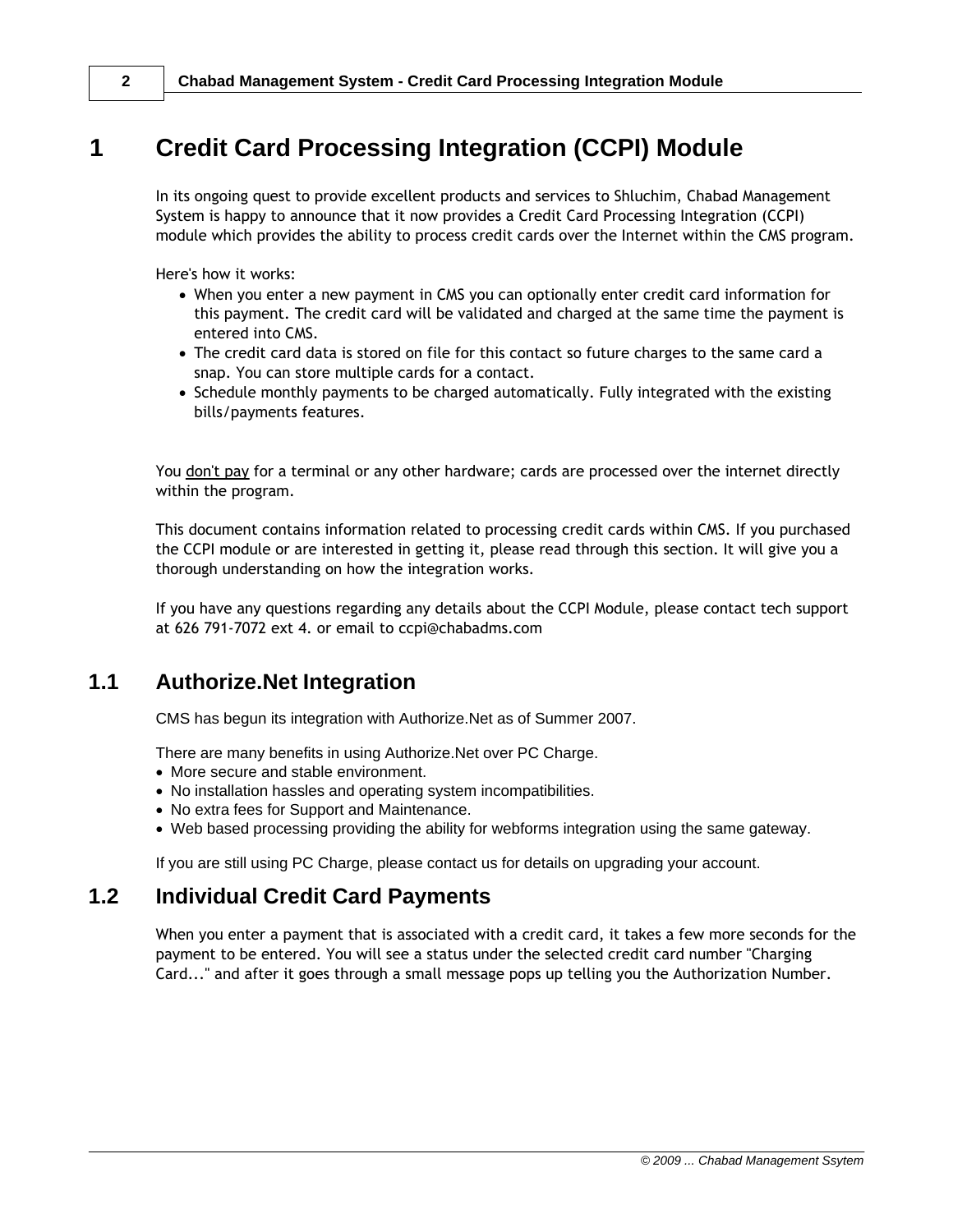| Name:                          | Abel, Alan & Jane                 |             |                          | * Him/Her: |                           | $\overline{\phantom{a}}$ |
|--------------------------------|-----------------------------------|-------------|--------------------------|------------|---------------------------|--------------------------|
| Address:                       | 54 Berten St., Pasadena, CA 12345 |             |                          |            |                           | $\overline{\phantom{a}}$ |
| Date:                          | 4/24/2008                         | Method:     | Visa                     |            | v   Visa - 3213 Exp: 10 v |                          |
| Amount:                        | \$50.00                           | $\sim$ No:  |                          |            | Charging Card             |                          |
| Note:                          |                                   |             |                          |            |                           |                          |
|                                | <b>▽</b> Receipt:                 |             | $\Gamma$ Sent<br>Letter: | General    |                           | ▾                        |
| Category                       |                                   |             |                          |            | Amount Applied            |                          |
|                                |                                   | Subcategory |                          |            |                           |                          |
| Banquet                        |                                   | - Donation  |                          |            | \$50.00                   | ☑                        |
| $\overline{\ast}$              |                                   |             |                          |            | \$0.00                    | 圓                        |
| Item Desc.                     | <b>Apply Payment</b>              |             |                          |            |                           | の隊                       |
|                                |                                   | $^\star$    | Solicitor:               |            |                           |                          |
| In Memory of:<br>Organization: |                                   | $\bullet$   | Mailing:                 |            |                           | $\;$                     |

**VERY IMPORTANT: If you are not seeing the status or you're not getting an authorization number, THE CREDIT CARD IS NOT BEING CHARGED! Please call tech support ASAP to ensure that your credit card module is setup properly.**

#### <span id="page-2-0"></span>**1.3 Associate a Credit Card with a Bill**

You can associate a Credit Card with a bill that is due at a later date. In the Edit/New bill screen, select a credit card or enter a new one. You can associate a card with a bill that is split into a schedule of payments with different due dates.In this case, the credit card will come up (to be charged) when the individual split is due.

| Name:                                   |              | Abel, Alan & Jane                 |                        |                |                   | Him/Her:                          |                               |
|-----------------------------------------|--------------|-----------------------------------|------------------------|----------------|-------------------|-----------------------------------|-------------------------------|
| Address:                                |              | 54 Berten St., Pasadena, CA 12345 |                        |                |                   |                                   |                               |
| Category:                               | Banquet      |                                   |                        | $\overline{r}$ | Date:             |                                   | 3/6/2008                      |
| Note:                                   |              |                                   |                        |                |                   |                                   |                               |
|                                         |              | Invoice #: 11659                  |                        | $\Gamma$ Sent  | Letter:           |                                   |                               |
| Date Due                                |              | Subcategory                       | <b>Pricing Details</b> | Qty            | <b>Unit Price</b> | Disc. Amt.                        | <b>Ext. Price</b>             |
| $\frac{1}{*}$                           |              | 3/6/2008 Journal                  | <b>Full Page</b>       | 1              | \$600.00          | \$0.00                            | \$600.00                      |
|                                         | 4/24/2008    |                                   |                        | 1              | \$0.00            | \$0.00                            |                               |
|                                         |              |                                   |                        |                |                   |                                   |                               |
|                                         | Line Details |                                   |                        |                |                   |                                   | $\mathbb{R}$ (c) $\mathbb{R}$ |
|                                         |              |                                   |                        |                |                   | <b>Total Amount:</b>              | \$600.00                      |
|                                         |              | Visa - 0015 Exp: 11/10            |                        |                | <u> - 1</u>       | <b>Total Paid:</b><br>Amount Due: | \$1.00<br>\$599.00            |
| Auto Charge:<br>Terms:<br>Memory/Honor: |              |                                   |                        |                | Solicitor:        |                                   | ≛                             |
| Organzation:                            |              |                                   |                        | ۰ı             | Mailing:          |                                   | $\star$                       |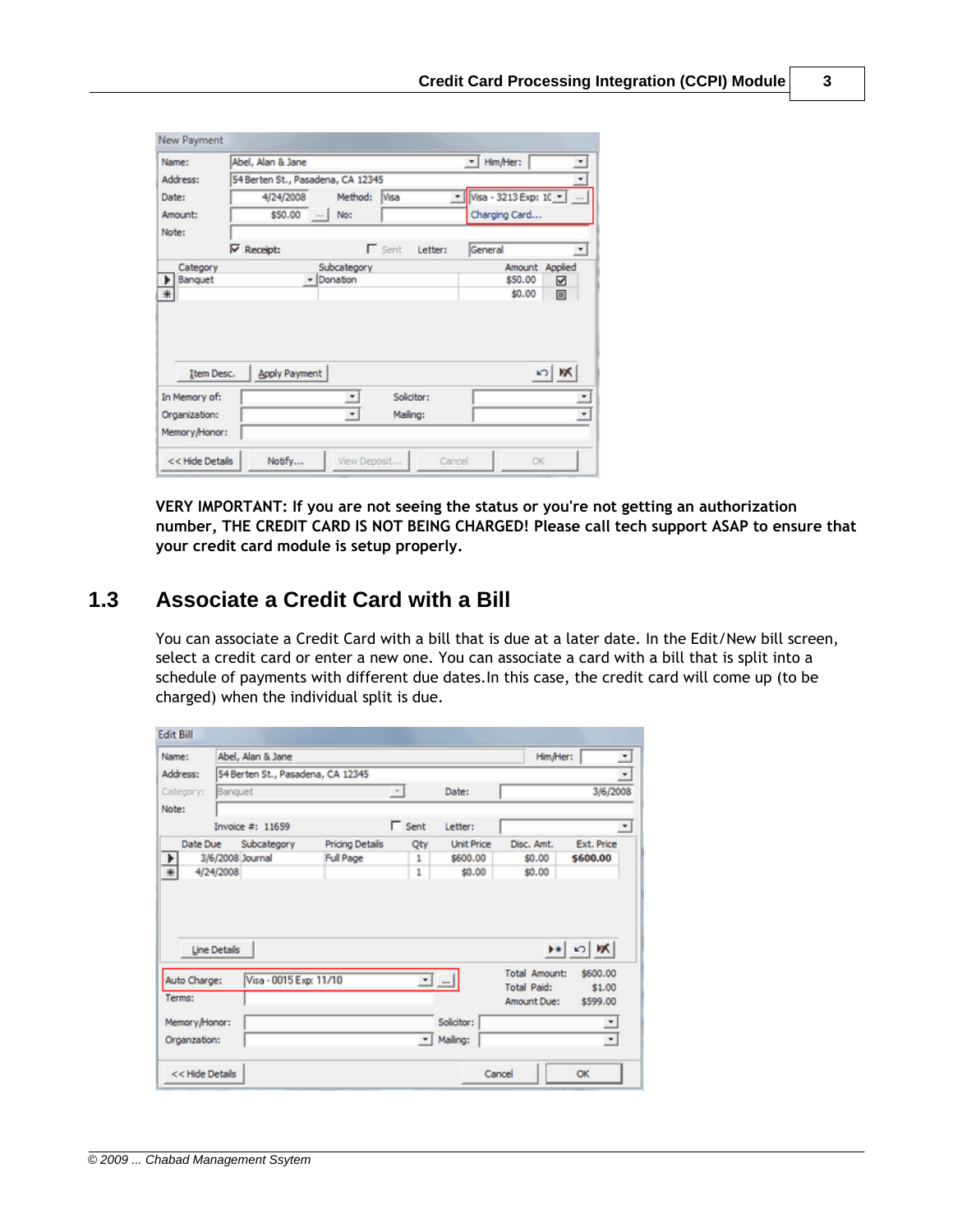**4 Chabad Management System - Credit Card Processing Integration Module**

#### <span id="page-3-0"></span>**1.4 Associate a card with a recurring bill**

You can use the "Bill Schedule" feature to automatically enter a split bill with various due dates (weekly or monthly) and associate that bill with a credit card. Click the down-arrow next to the New Bill button for this option.

| <b>Begin Date</b>      |         | 4/1/2008                 | Category:                                                  | Donation | $\overline{\phantom{a}}$ |
|------------------------|---------|--------------------------|------------------------------------------------------------|----------|--------------------------|
| Frequency:             | Monthly |                          | Subcategory: General                                       |          | $\overline{\phantom{a}}$ |
| No. of payments:       |         | 12                       | Detail:                                                    |          | $\overline{\phantom{a}}$ |
| Amount:                |         | \$100.00                 |                                                            |          |                          |
| Total Bill:            |         | \$1,200.00               |                                                            |          |                          |
|                        |         |                          | Automatically charge this credit card when payment is due: |          |                          |
| Visa - 0015 Exp: 11/10 |         | $\overline{\phantom{a}}$ | Edit Card                                                  |          | New Card                 |

#### <span id="page-3-1"></span>**1.5 Batch Credit Cards**

To view and/or charge upcoming credit cards, click Reports > Batch Credit Cards > Recurring Charges.

A list of all upcoming charges comes up, the charges that are due or passed due are checked, and future charges are unchecked.

|            | $\circ$ $\circ$ $\in$<br>Ell Upcoming Credit Card Charges |                       |                                    |            |                  |                      |       |  |  |
|------------|-----------------------------------------------------------|-----------------------|------------------------------------|------------|------------------|----------------------|-------|--|--|
|            | Cancel<br>Charge Cards                                    | Check All             | Refresh List<br><b>Uncheck All</b> | Edit Bil   | Edit Payment     |                      |       |  |  |
|            | Charge Status                                             | Name                  | Category                           | Amount     | Date Due   Card  | Number               | Exp.  |  |  |
| $\Box$     | Invalid Card Nu                                           | Abel, Richard         | Donation: General                  | \$10.00    | 3/1/2008<br>Visa | XXXX-XXXX-XXXXX-2132 | 01/20 |  |  |
| □■         | Charged: 000000                                           | Abel, Alan & Jane     | #1 Gold: 110 Round                 | \$30.00    | 3/6/2008<br>Visa | XXXX-XXXX-XXXXX-0015 | 11/10 |  |  |
| Пĩ         | Invalid Card Nu                                           | Abel, Richard         | Donation: General                  | \$10.00    | 4/1/2008<br>Visa | XXXX-XXXX-XXXXX-2132 | 01/20 |  |  |
| □■         | Invalid Card Nu                                           | Aber, Tzvi & Hadassah | Donation: General                  | \$25.00    | 4/1/2008<br>Amex | xxxx-xxxxxxx-51321   | 12/09 |  |  |
| ᄆ          |                                                           | Abel, Richard         | Donation: General                  | \$10.00    | 5/1/2008<br>Visa | XXXX-XXXX-XXXXX-2132 | 01/20 |  |  |
| $\Box\Box$ |                                                           | Aber, Tzvi & Hadassah | Donation: General                  | \$25.00    | 5/1/2008<br>Amex | xxxx-xxxxxxx-51321   | 12/09 |  |  |
|            |                                                           |                       |                                    |            |                  |                      |       |  |  |
|            |                                                           |                       |                                    |            |                  |                      |       |  |  |
|            |                                                           |                       |                                    |            |                  |                      |       |  |  |
|            |                                                           |                       |                                    |            |                  |                      |       |  |  |
|            |                                                           |                       |                                    |            |                  |                      |       |  |  |
|            |                                                           |                       | Complete                           | Charged: 1 | Total: \$30.00   | Failed: 3            |       |  |  |
|            |                                                           |                       |                                    |            |                  |                      |       |  |  |

You can edit a bill directly in this screen, by clicking Edit Bill. Once the card is charged, you can edit the payment that is automatically entered by clicking Edit Payment. If you make changes to this list (by editing a bill), you can click Refresh List to view the updates you made.

Click Charge Cards to begin charging the cards that are checked. As the cards are being charged, the status at the bottom and totals are updated. The Charge Status column and color code on each row indicates where the system is holding. It takes about 1 second for each charge to go through.

It is recommended that you not charge the same card the same amount on the same day. Your Processor may discard duplicate charges reasoning that they are being put though by mistake.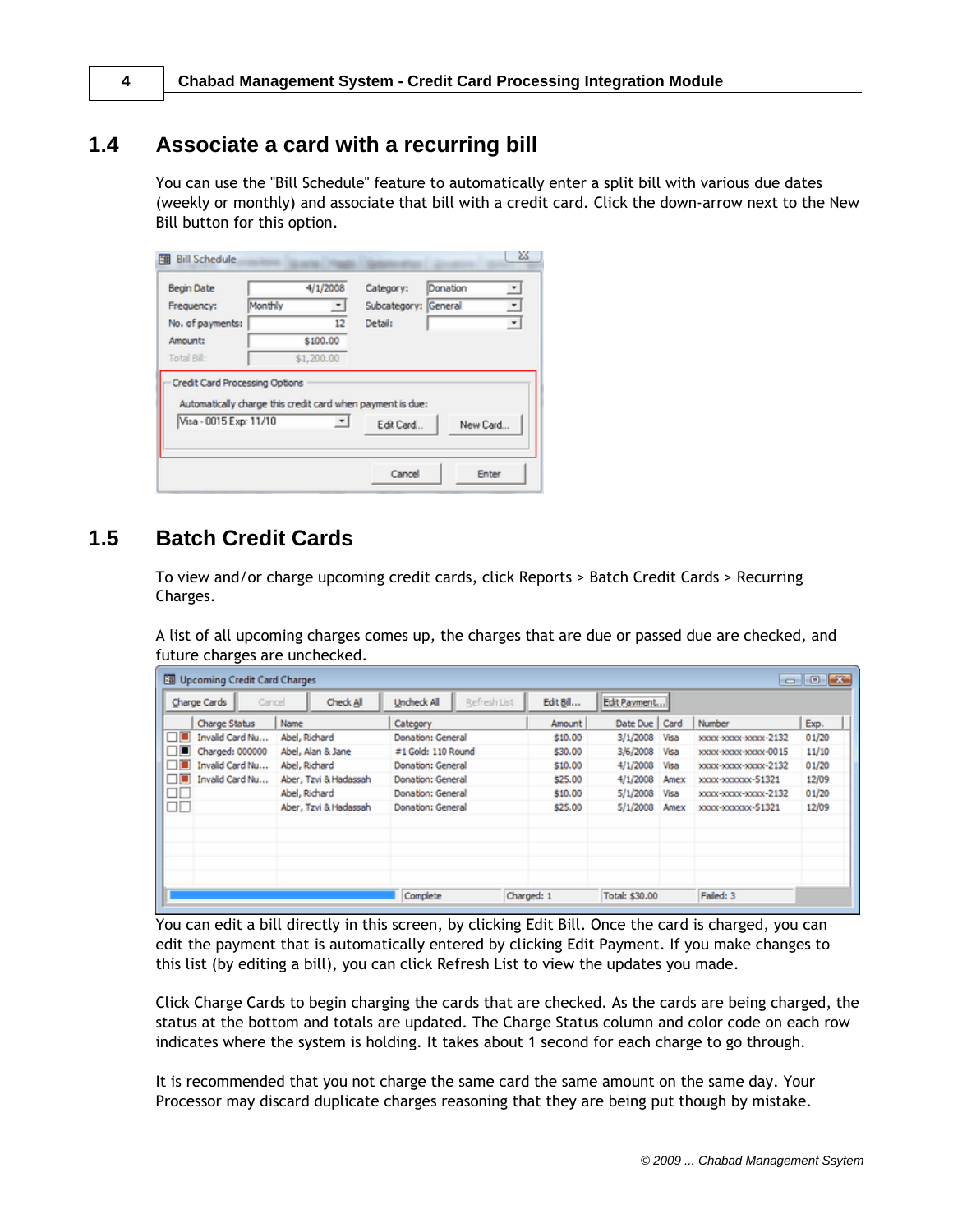Another Recurring charges feature: If you want to peek ahead and view what is not yet due up to, 30 days forward (for example) you can have not-yet-due bills show up (but cannot be charged) in the Recurring Charges screen.

Click Tools > Options > Credit Cards and enter the number of days you want to preview ahead of schedule.

#### <span id="page-4-0"></span>**1.6 Credit Card Security**

You should enable Security so that the credit cards you enter are more secure.

Click Tools > Security to set this up.

At minimum, you should assign write permission to the Default Group and create one user in the Default group. This will force your to log in with a user name and password when starting the program. If more than one user is using the program, you can create various groups with different permission levels. Each user will only have permission based on the group he or she is in. Only the users who are in a group with permission to the credit card domain will be able to view and charge cards.

Be sure that your computer is secure. You have updated virus protection, a firewall spyware protection and have the latest updates and sevice packs for Windows.

#### <span id="page-4-1"></span>**1.7 Batch Settlements**

With Authorize.Net, End of Day Batch Settlements are done automatically. No action on your part is necessary for this to take place and this section does not apply to you.

The following only applies if you are using a Terminal-based Settlement processor (VISA or FDC) and are using PC Charge.

For backward compatibility, integration with PC Charge's Batch Settlement is still supported. Please contact tech support to upgrade to Authorize.Net.

You should use the Auto Settle reminder feature. Click Tools > Options > Credit Card tab and check Auto Settle reminder. This way you won't have to open PC Charge to do your settlements. Settling can only be done from one computer. Click "Make this computer the one to do the settlements" check box and enter a time for when you should be reminded (default 5PM).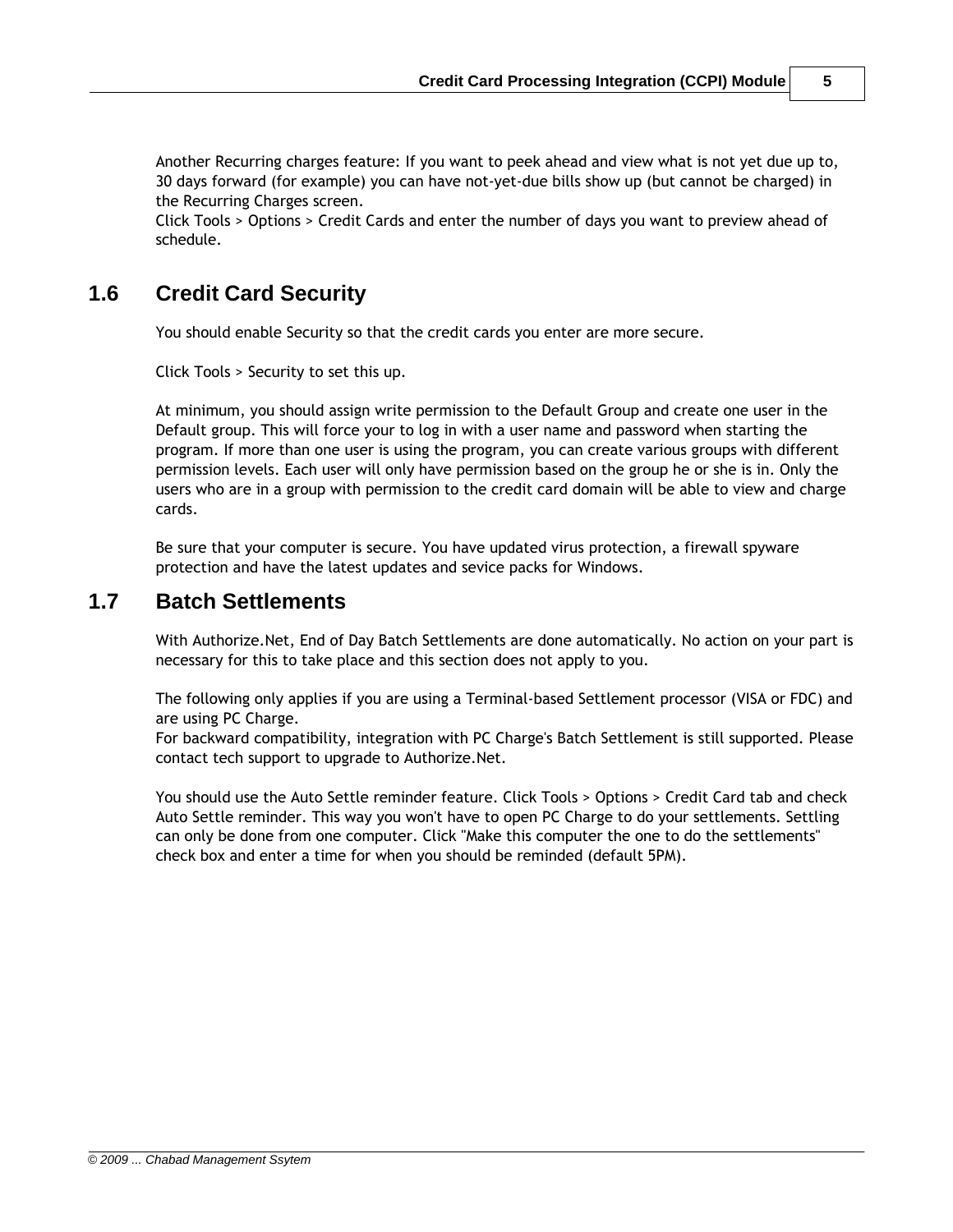| <b>EB Options and Settings</b>                     |                                                                                       |                                             |                                                                                                                          |                                  |  |
|----------------------------------------------------|---------------------------------------------------------------------------------------|---------------------------------------------|--------------------------------------------------------------------------------------------------------------------------|----------------------------------|--|
| User Info<br>File Locations                        | Stationery<br>Other                                                                   | Style<br>Custom Fields                      | Invoices<br>Phone Calls                                                                                                  | Letters/Receipts<br>Credit Cards |  |
| Processor<br><b>FDR</b><br>Payment Server Location | Ⅳ Credit Card Processing Integration module<br>Merchant Number<br>PZ95022009001234566 |                                             | <b>User</b><br>User1                                                                                                     |                                  |  |
| Recurring Charges<br>Up to $\vert$                 | $\nabla$ Show bills that are not yet due<br>90 days                                   | End of Day Settlements<br>Settle Time:<br>п | VHomelDocumentslPaymentServer   2<br>$\nabla$ Auto Settle Reminder<br>Make this computer the one that does the settling. | 5:00 PM                          |  |
|                                                    |                                                                                       | Computer:                                   | APTOP<br>UserName:<br><b>Yisroel</b>                                                                                     |                                  |  |
|                                                    |                                                                                       |                                             | Cancel<br>Apply                                                                                                          | OK                               |  |

When the Settle screen comes up, you can click Settle, Dismiss, or Snooze a selected amount of time. To settle manually (not waiting for the reminder), click Reports > Batch Credit Cards > End of day Settlements.

| <b>End of Day Batch Settlement</b>                                                                        |                                                         |          |  |  |  |  |  |
|-----------------------------------------------------------------------------------------------------------|---------------------------------------------------------|----------|--|--|--|--|--|
| Click the Settle button to settle all credit card charges or click Dismiss to<br>dismiss todays reminder. |                                                         |          |  |  |  |  |  |
|                                                                                                           | Settling should be done daily at the close of each day. |          |  |  |  |  |  |
|                                                                                                           | Pending Batch Settlement                                |          |  |  |  |  |  |
| Click Snooze to be reminded again in:                                                                     | Count:                                                  | $\Omega$ |  |  |  |  |  |
| 10 Minutes                                                                                                | Balance:                                                | 0        |  |  |  |  |  |
| <b>Dismiss</b><br>Snooze                                                                                  | Inquire                                                 | Settle   |  |  |  |  |  |

# <span id="page-5-0"></span>**2 Terms and Conditions**

· Subject to terms and conditions of the CMS program.